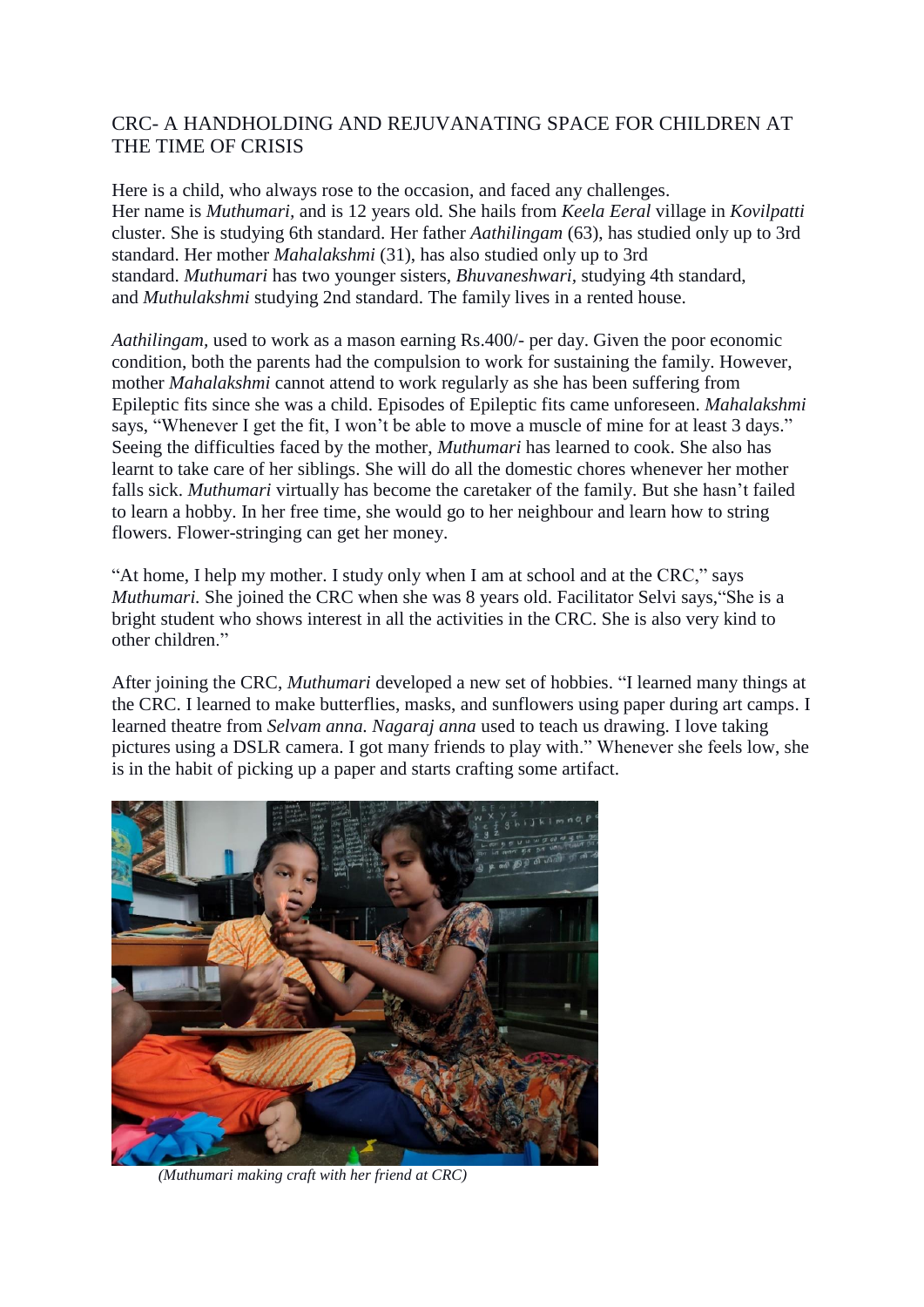*Aathilingam* who is a mason, even during lockdown somehow managed to go to work to earn that Rs.400/- per day. This was barely enough for the family. As the family was struggling through, one day unfortunately Aathilingam met with an accident. He fell down in a construction site and had multiple fractures on his right hand. It was heart-rending. Ever since, he could not attend work. This led to further worsening of the family's economic situation.

*Muthumari* broke down while talking about the incident. But this terrible set back didn't stop *Muthumari*. With whatever skill she had in flower-stringing, she went to work in the flower market taking help from her neighbour. *Muthumari* left for work by 9 o clock in the morning, and came back only at 4 o clock in the evening. And then again, she would work from 6 o clock to 8 o clock in to the night. She could only earn Rs.50/- a day. It was the only source of income for the entire family. "I didn't like going to work, I could not play like other children in my neighbourhood. I also use to feel tired," says *Muthumari.*

"The gap available between 4 pm and 6 pm, was the only time I felt happy as I went to the CRC." Says *Muthumari.* 

"My daughter went to work and saved us", her father breaks down saying. "Ever since the accident happened, I could not go to work. Understanding the situation, she decided to go to work. She even bought me two litters of medicinal oil using her meagre wage. It was for my broken hand"

*Muthumari* worked in the flower market for nearly 4 months and helped her family. Only During that time, to make things worse, her mother got a severe attack of Epileptic fits and she had to be admitted to the government hospital. *Muthumari* now had to look after her two younger sisters. Her father had to attend to her mother in the hospital. *Muthumari's* savings helped buying medicines.



 *(Muthumari with her parents)*

CRC served as a space for *Muthumari* to divert herself from stress and worries. "I used to share everything with my facilitator *Selvi Akka.* She used to give me moral support. I draw and do some craft work at home whenever I used to feel stressed. I used to be the happiest person during Art camps and tours where I happen to meet and play with many friends, and learn something new."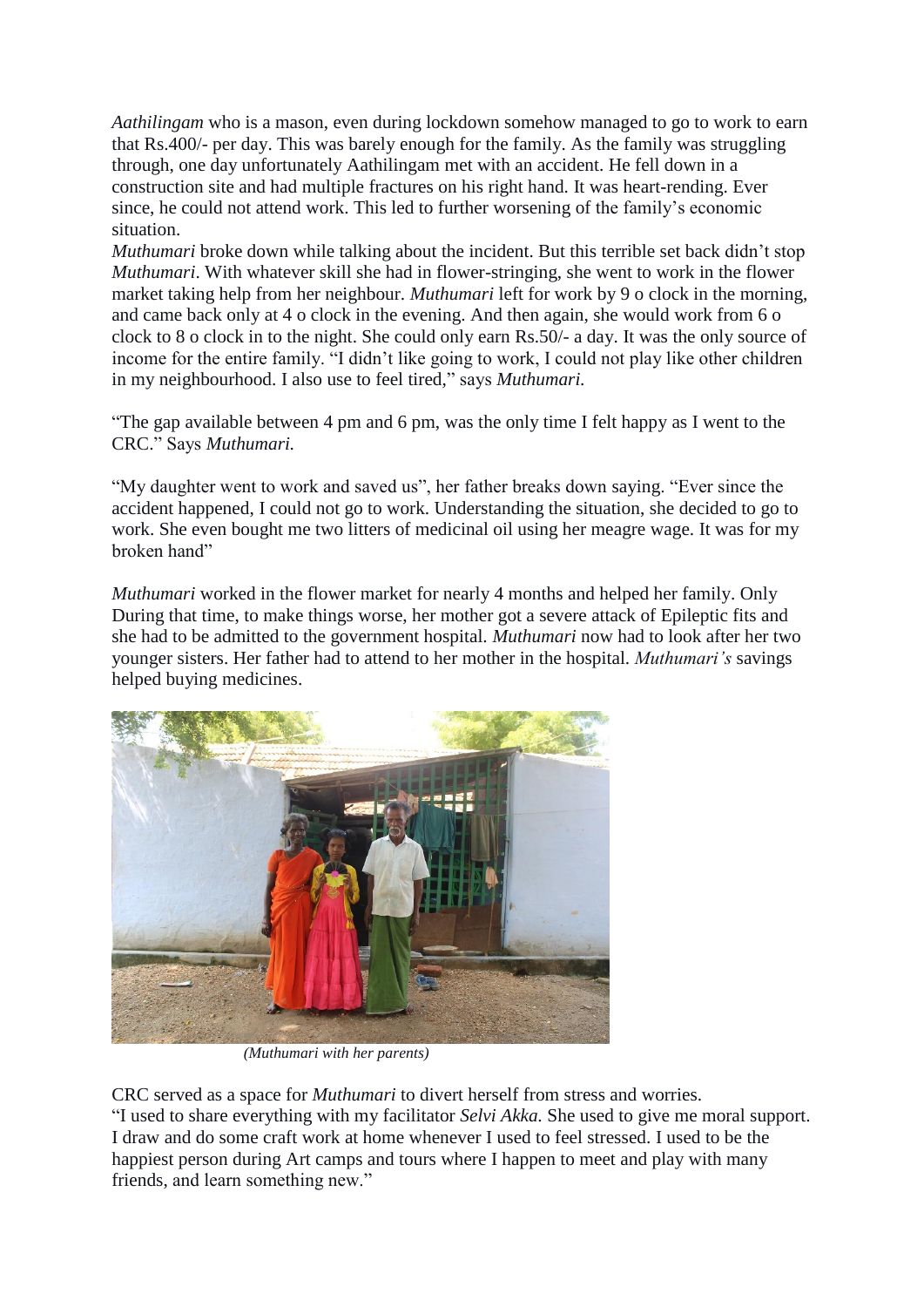*Muthumari* is also called *Mayil* (meaning peacock). After coming to know about her situation, I with field coordinators visited her parents and tried to persuade them not to send her to work. I was astonished about how she was able to take the family's responsibilities at such a young age.

"CEDAR's relief materials were very helpful during those times," said *Muthumari's* mother. "We stopped sending our daughter go to work", Her father said. "I, fortunately, got a job in a hotel as a watchman." It brought me a sense of relief.



 *(Muthumari)*

"I now feel happy that I can spend more time with my friends and my sisters," says *Muthumari.* When asked what you want to do in the future, she says, "I want to become a doctor!" When asked why, she says, "Because I will be able to treat the elderly and the poor who could not afford it".